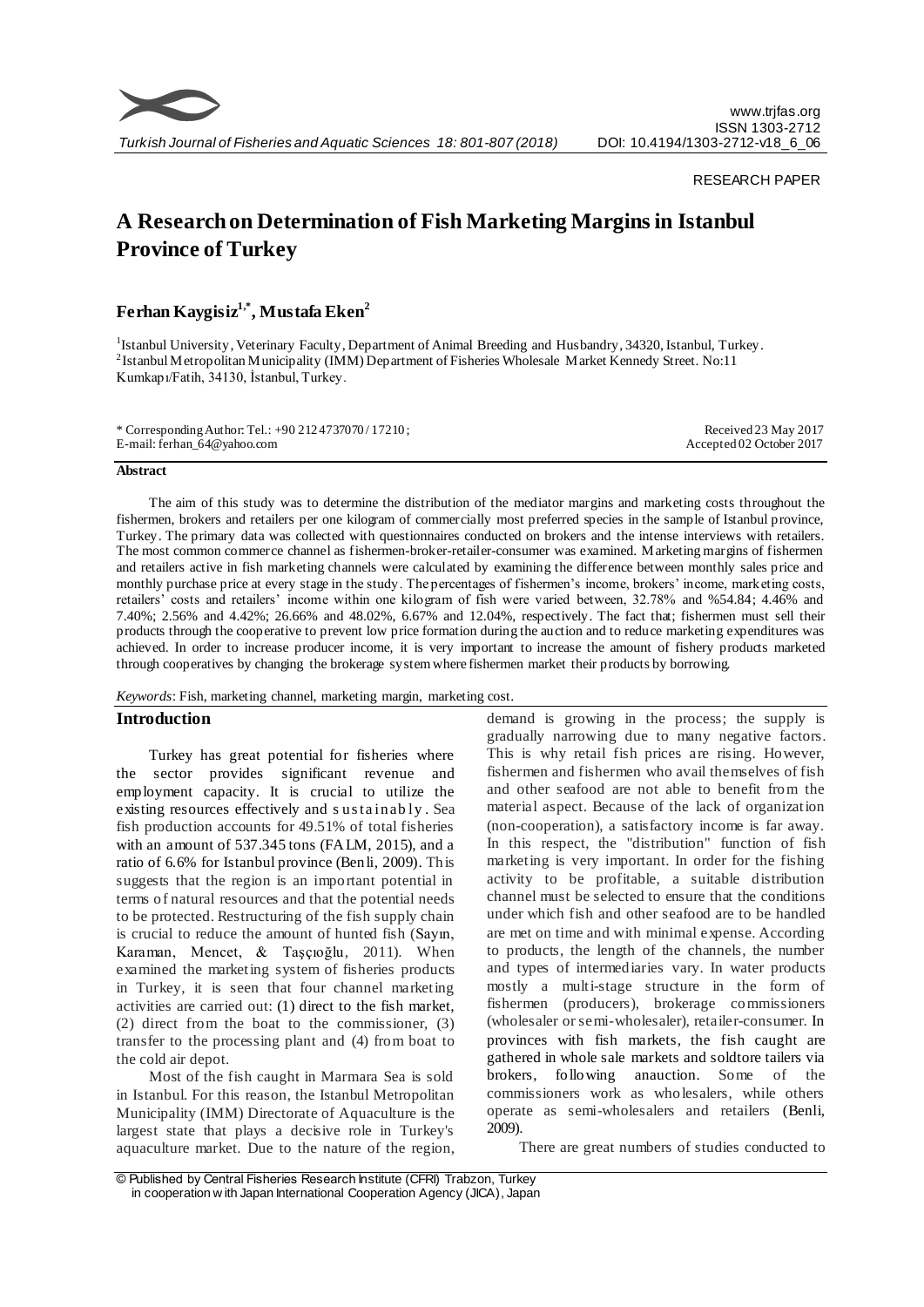research fish marketing margins. Aswathy, Narayanakumar, and Harshan (2014) determined the structure of marine fish marketing in the state as well as the efficiency in different marketing channels. The analysis revealed that the marketing efficiency was high for commercial species and intermediaries were grabbing a significant share of the consumer's rupee. Aswathy and Abdussamad (2013) analyzed the efficiency of marine fish marketing system in Tuticorin through different indicators like marketing margins, percentage share of fishermen in consumers' rupee, monthly price fluctuations and marketing efficiency index. The results indicated that fishermens' share in consumers' rupee varied from 35%to 80%. Sadhidas, Narayanakumar, and Aswathy (2011) determined, a macro level analysis of the efficiency of domestic marine fish marketing in India during the period 2000-2008 showed that, lobsters (80.37%), sharks (77.12%), seer fish (75.22%) and mackerel (71.29%) earned comparatively higher share of the consumer rupee for fishermen than the other varieties. The prices of high value fishes were comparatively stable than the low value fishes. Abassian, Karim, Esmaeili, and Ebrahimzadeh (2012) attempted to estimate the economic function of factors affecting the date marketing margin in the province. The results of estimation of marketing margin functions obtained through utilizing a combination of models including the Price Increase Model, Relative Price and Marketing Margin. Data analysis indicated that farm-gate price and harvest margin of dates were among the highly influential factors on the entire marketing margin. Panikkar and Sathiadhas (1989) examined the fish marketing system prevailing in Kerala, the price structure, seasonal and spatial price variations, marketing margins of commercially important varieties of fish and the share of fishermen as well as middlemen in consumer's rupee. Fishermen's share in consumer's rupee varied from an average of about 40% for cheaper variaties of fish to about 65% for high priced varietes. Sathiad has and Panikkar (1992) attempted to discuss the marketing margins, and producer's and middlemen's share in consumer's rupee for commercially important varieties of marine fish in Madras region of Tamil Nadu. The study revealed that the retailer's margin ranged from 19% to 45% and the wholesale's margin 4%to 27% of the consumer price. Marketing expenses including transportation and handling charges ranged from 4% to 14%. The analysis indicated that fisherman's share varied from 32% to 72%. The fishermen got higher share in consumer's rupee for quality fishes for which consumer preference was comparatively high. Kumar *et al*. (2008) conducted a study in all the ma jor coastal states and some selected inland states to understand the domestic marketing of fish in India. The marketing efficiency was found more in the case of marine species than freshwater species, since the latter travel longer distances from the point of production to consumption centre, passing many intermediaries as compared to the former. The fisherman's share in consumer's rupee has shown variations across species, marketing channels and markets. Sathiadhas and Kanagam (2000) examined the fish marketing system prevailing in India, price structure, marketing margins of commercially important varieties of fish and the share of fishermen as well as middlemen in consumer's rupee at selected centres of Gujarat, Maharastra, Karnataka, Kerala, Tamil Nadu and Andhra Pradesh during 1996-97 by direct observation. The fishermen's share in consumers' rupee varied from an average of about 30% to 68% for different varieties. Marketing costs including transportation ranged from 6% to 13%, wholesalers from 5% to 32% and retailers from 14% to 47% of consumers' rupee for different varieties of fish. Considerable inter-state variation in consumer preference and fishermen's share in consumer rupee for different varieties of fish was observed. Ali, Gaya, and Jampada (2008) determined the economic analysis of fresh fish marketing in Maiduguri Gamboru market and Kachallari Alau Dam Landing Site of Northeastern Nigeria. The Marketing margin was 38.38%, while the producer's share was 61.62%. Problems associated with fish marketing included spoilage during storage (30%); high cost of fishing materials (23.33%) and high cost of transportation (13.33%).

A limited number of studies have been conducted in Turkey to investigate margins in the animal and animal product marketing system (Topçu, 2004; Sayın *et al*., 2011; Yazıcı, 2011). The socioeconomic structure of fishermen has been investigated in other studies in the field of fisheries economics (Ünal, 2003; Çeliker *et al*., 2006; Güngör, Özen, & Güngör, 2007; Çeliker *et al*., 2008; Benli, 2009; Ceyhan &Gene, 2014). Some of the studies are related tofishery cooperatives (Ünal & Yercan, 2006; Akyol, Ceyhan, & Ünal, 2006; Doğan, 2010). However, no study has been found to investigate-in detail, the marketing margins of the fish marketing channel in Turkey. This is thought to be due to data collection difficulties.

Sustainability of the production of aquaculture depends on the producers receiving sufficient income. Determining the prices and margins that occur in the fish marketing channel will contribute to the determination of policies that will prevent the decrease in the producer income that should be applied in the sector(Sayın *et al*., 2011).

The aims of this study were to determine 1) the margins of the intermediates for commercial prescription fish species, 2) to determine the marketing expenses of the intermediaries operating in the fish marketing channel, 3) to determine the share of fishermen, brokers, retail fishermen and marketing expenses within the retail fish price, based on the research findings.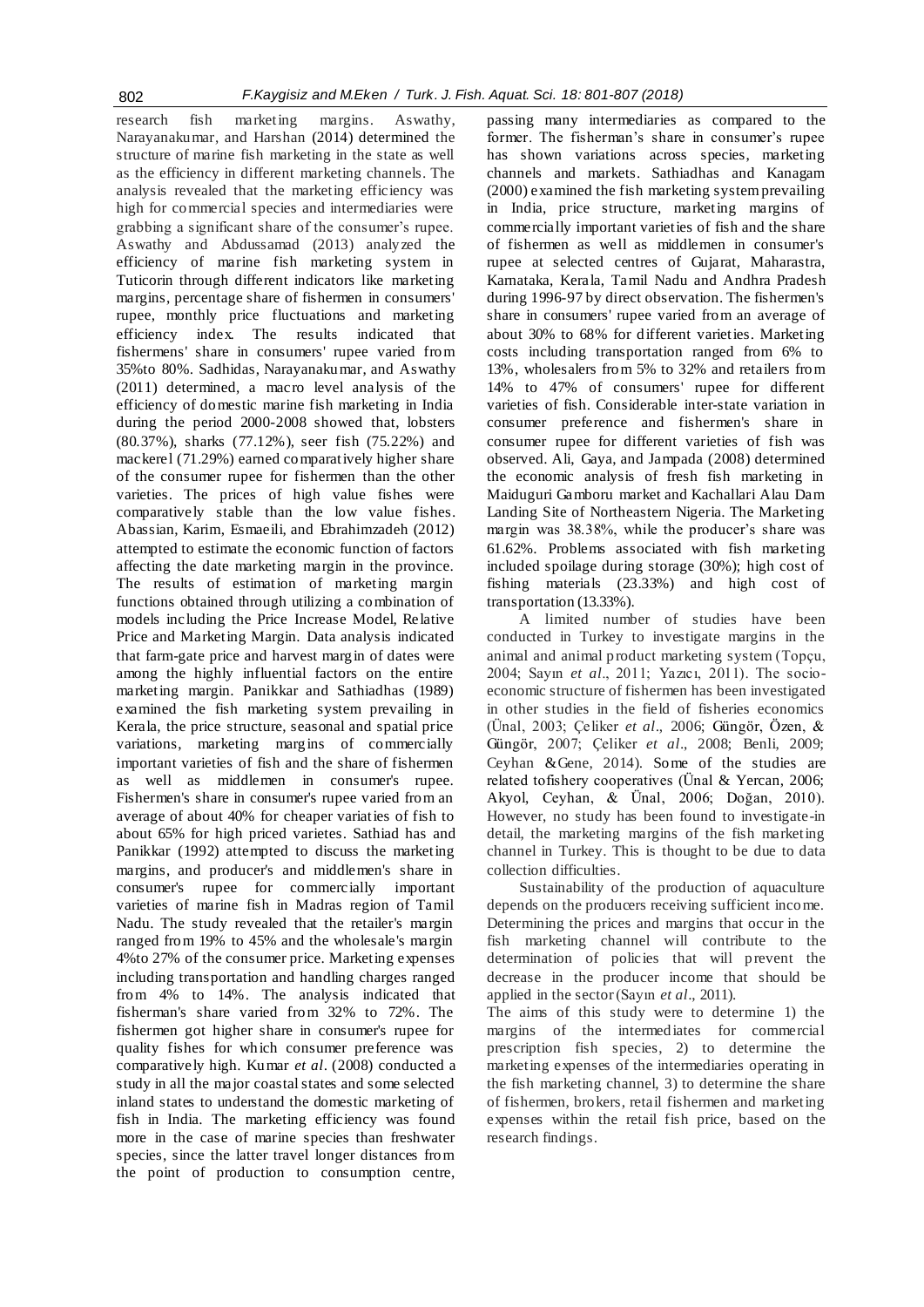## **Materials and Methods**

Research data for the 2013-2014 fishing season were collected from primary and secondary sources. The primary data was collected with questionnaires conducted on brokers located in the wholesale fish market of Istanbul metropolitan municipality and the intense interviews with retailers.

As secondary data, IMM Aquaculture Directorate and TUIK records, and previous studies related to the subject has been benefited. The data were collected between January 2015 and July 2015 where the study covers fishermen who only produce by hunting.

#### **Data Collection**

The data related to the economic activities of the commissioners were obtained as a result of face-toface surveys with 40 brokers working in fish wholesale market. Purposive sampling technique was used to identify the commissioners. As a result of the interviews made with the authorities of the Aquaculture Department, commissioners who were reported to be able to provide reliable data were selected. The share of the selected commissioners in the total amount of fish that is currently traded is 69.5% and the share in selected products in the survey is 68.7%.

The districts located in five different regions of Istanbul (Küçük Çekmece, Bakırköy, Kadıköy, Bostancı, Pendik) were randomly selected to gather information on the activities of retail fish mongers. There tail fish mongers were selected purpose fully in accordance with the information gathered during the interviews with the fishermen and consumers in these districts and intense interviews are held with 20 retailers providing reliable information (Islam, Miah, & Haque, 2001; Ali *et al*., 2008; Kumar *et al*., 2008; Bozyiğit and Doğan, 2008). In similar investigations, it is reported that the nature of the interviewees, the relevance and reliability of the information they provide are more important than the number of interviewees. For this reason, it was decided that sufficient interviews were made when the responses were similar in the interviews (Bozyiğit and Doğan, 2008).

Primary data collected from commissioners and retail fish sellers are information on sales quantities, fish marketing costs, price formation, retail fish prices, and marketing issues they face. Retail fish prices are based on the declaration of the interviewed retailers. The sale prices of the auction are obtained from the records of IMM Water Products Directorate.

#### **Marketing Margins Calculation**

Marketing margins for fish in 2013-2014 seasons for Istanbul were determined. In the study, marketing margins of fishermen and retailers operating in fish marketing channels were calculated by taking the difference between the monthly selling price and the monthly purchase price at each stage (Topçu, 2003; A li *et al*., 2008).

The findings related other eturn amount of the fish price paid by consumer othe fishermen calculated as follows (Sathiadhas & Panikkar, 1992; Topçu, 2003; Sayın *et al*., 2011):

#### Fisherman's share = Fish market price x 100 / Retail price.

The calculation of the share of retailer margin in a kg of retail fish price is calculated as follows (Sathiadhas & Panikkar; 1992; Topçu, 2003; Sayın *et al.*, 2011):

## Retailer's margin share = Retailer margin x 100 / Retail price

The fisherman supplies the fishes through the brokers. The first price formation in the case of fish is realized by selling the products that the commissioner receives from the fishermen, selling them to retailers through auction.

#### **Marketing Costs**

The costs incurred by fishermen after they become product fish, withholding tax, municipal tax, commission fee, and value added tax. These expenses are made by the broker on behalf of the producer in fish.

The cost of the commissioners is the cost of the rent, the employee fee, electricity, water, telephone and other expenses. In the study, brokerage costs were calculated annually and divided by the annual amount of fish held, which was found to be brokerage cost per kg fish.

Retailers' costs include rent, employee fees, electricity-water, ice, transportation, taxes, shrinkage, and other expenses other than product purchases. Retailers' costs are calculated at 80% of the remaining value after deducting the purchase price from the fish sales price, based on the retailer's declaration.

#### **Net Margins Calculation**

The gross income of the commissioner is calculated at 12% of the sale price of the fish auction. Commissioners cut off the costs they are incurred from the manufacturer. For this reason, the net income of the broker was found by deducting the commission fee from the rent of the shop, the employee fee, electricity, water, telephone and other expenses.

The income received by the producer is received after the sales in fish market. This income includes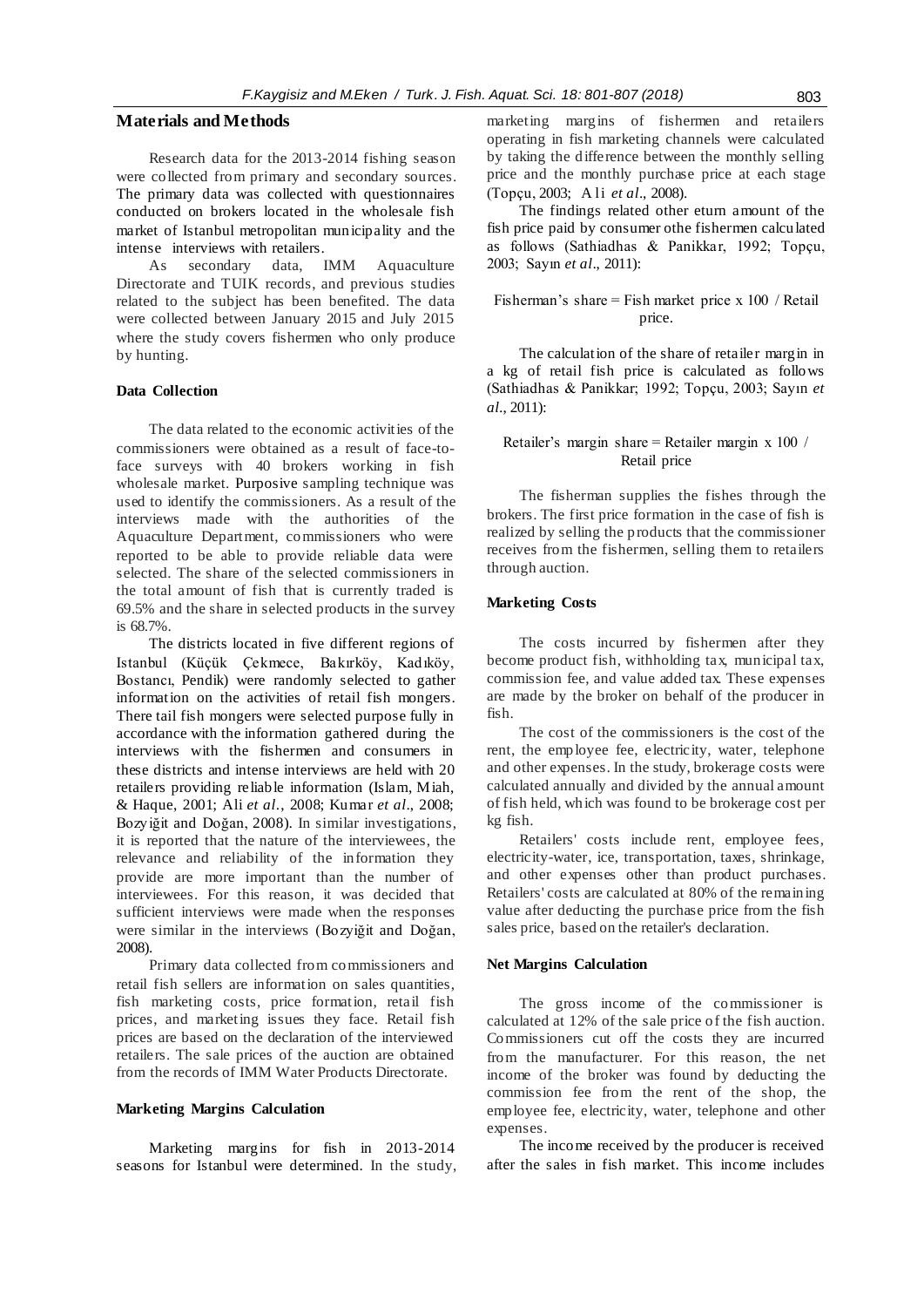fishing (production) expenses. To calculate the income received by the producer, value added tax rate of 8% broker receives from the producer is added after subtracting 2% withholding wage, 3% municipal duties, 12% brokerage fee and 18% as a added tax from the income brokers obtain in the auction sales.

Retailers' net margin was calculated at 20% of the remaining value after the purchase price was subtracted from the fish sales price. The calculation was made by taking into consideration interviews with retail fish dealers.

In the study marches of different fish species were examined. Fish species have been selected from among the most traded fish species in IMM Wholesales market. The fish species selected were *Engraulis encrasicolus* (European anchovy), *Trachurus trachurus* (Horse mackerel), *Merlangius merlangus* (Whiting), *Mullus barbatus* (Red mullet) and *Pomatomus saltatrix* (Bluefish).The fish species selected consist 84.4% of the total amount of fish caught. Marketing margins for fish species are calculated and compared.

#### **Results and Discussion**

## **Fishermen Shares and Retailer Margins**

In the aquaculture sector, there are units such as commissioners, cooperatives, processing facilities, retail outlets, restaurants and mobile dealers within the marketing chain. It is the most intensely used channel with marketing channel, fisher-brokerretailer-consumer marketing channel, which is considered in the study. Marketing channel used in the study, the channel of fisherman-broker-retailerconsumer, is the most frequently used one. In a study on the structure of fish marketing (Benli, 2009), the boat owners' preference rates of different marketing channels

(brokers,restaurants,retailstalls,theirownsales,theproce ssingplants) were 30.59%, 23.53%, 18.82%, 12.94%, 5.88% and 3.53% respectively. The rate of those who use their products in their own consumption is 4.71%. All of the fish catchers in large quantities prefer brokers and processing facilities, while other groups reported that they set the marketing pattern according to their product volume. It is stated that the rate of fi sheries marketed via cooperatives is 6.5% (Benli, 2009).

Table 1 shows the fishers' shares in the retail price and the margins of the retailer and the margins in the retail price according to the fish species.

Itisstatedthattheshareoffishermaninretailpricepai dbytheconsumerisrangingbetween 39.95% and 66.67% (Table 1). *E. encrasicolus* has the lowest rate whereas the *M. barbatus* has the highest. The margin of the retailer varies depending on the price paid by customer and the payment received by the fisherman. Gross marketing margin includes the fisherman's expenditure in fish market, broker's fee, retailer expenses and the retailer' s profit.

The share of retailer's margin in selling price is th e highest (60.05%) for *E. encrasicolus* while the lowest (33.33%) for the *M. barbatus*. When the share of fishermen's shares and retailers in the price paid by consumers is compared, it is determined that for the *E. encrasicolus* and *M. merlangus*, retailer's share is high; for *T. trachurus* and *M. barbatus*, producer's share is high and for *P. saltatrix*, they receive equal shares.

#### **Expenditures and Incomes of Fisherman, Broker and Retailer**

The expenditures of fisherman, broker and retailer and the shares of net incomes with in the retail selling prices are calculated and demonstrated in Table 2.

In Table 2, considering the price consumer pays for a kg of *E. encrasicolus*; 32.78% (2.56TRY) of it goes to the fisherman, 2.56 % (0.20TRY) for the fish market expenditures, 4.48 % (0.35 TRY) to the broker, 48.02% (3.75 TRY) for the retailer expenditures and 12.04 % (0.94TRY) to the retailer; for a kg of *T. trachurus*; 41.84 % (4.36TRY) of it goes to the fisherman, 3.36 % (0.35 TRY) for the fish market expenditures, 5.66% (0.59 TRY to the broker, 39.35% (4.10 TRY) for the retailer expenditures and 9.79% (1.02 TRY) to the retailer; for a kg of *M. merlangus*; 32.89 % (8.11TRY) goes to the fisherman, 2.64 % (0.65 TRY) for the fish market expenditures, 4.46 % (1.10TRY) to the broker, 48.01 % (11.84 TRY) for the retailer expenditures and 12% (2.96 TRY) to the retailer; for a kg of *M. barbatus*; 54.84 % (36.00 TRY) goes to the fisherman, 4.42% (2.90 TRY) for the fish market expenditures, 7.40 % (4.86 TRY) to the broker, 26.66 % (17.50 TRY) for the retailer expenditures, 6.67 % (4.38 TRY) to the retailer; for a kg of *P. saltatrix*; 41.13 % (46.30 TRY) to the fisherman, 3.31 % (3.73 TRY) for the fish market expenditures, 5.55% (6.25 TRY) to the broker, 40.00% (45.03 TRY) for the retailer expenditures and 10.00% (11.26 TRY) to the retailer.

Commissioners cover the costs of their own activities from the fees they receive. While the share of income in the fish price is low, the average amount of fish they trade is more than fishermen and retailers, so the total cost per unit falls. There are 2500 boats in Istanbul, whereas there are 100 brokers working actively in İMM Water Products Directorate. Since the marketing rate through brokers is high (30.5%), they are determinants of commissioner price formation.

It has been determined that the fishery income obtained after the fisherman's cost and brokerage fee are deducted from the sales price of one kg of retail fish is between 32.78% and 54.84% compared to fish species. The share of the fisherman's expenses in the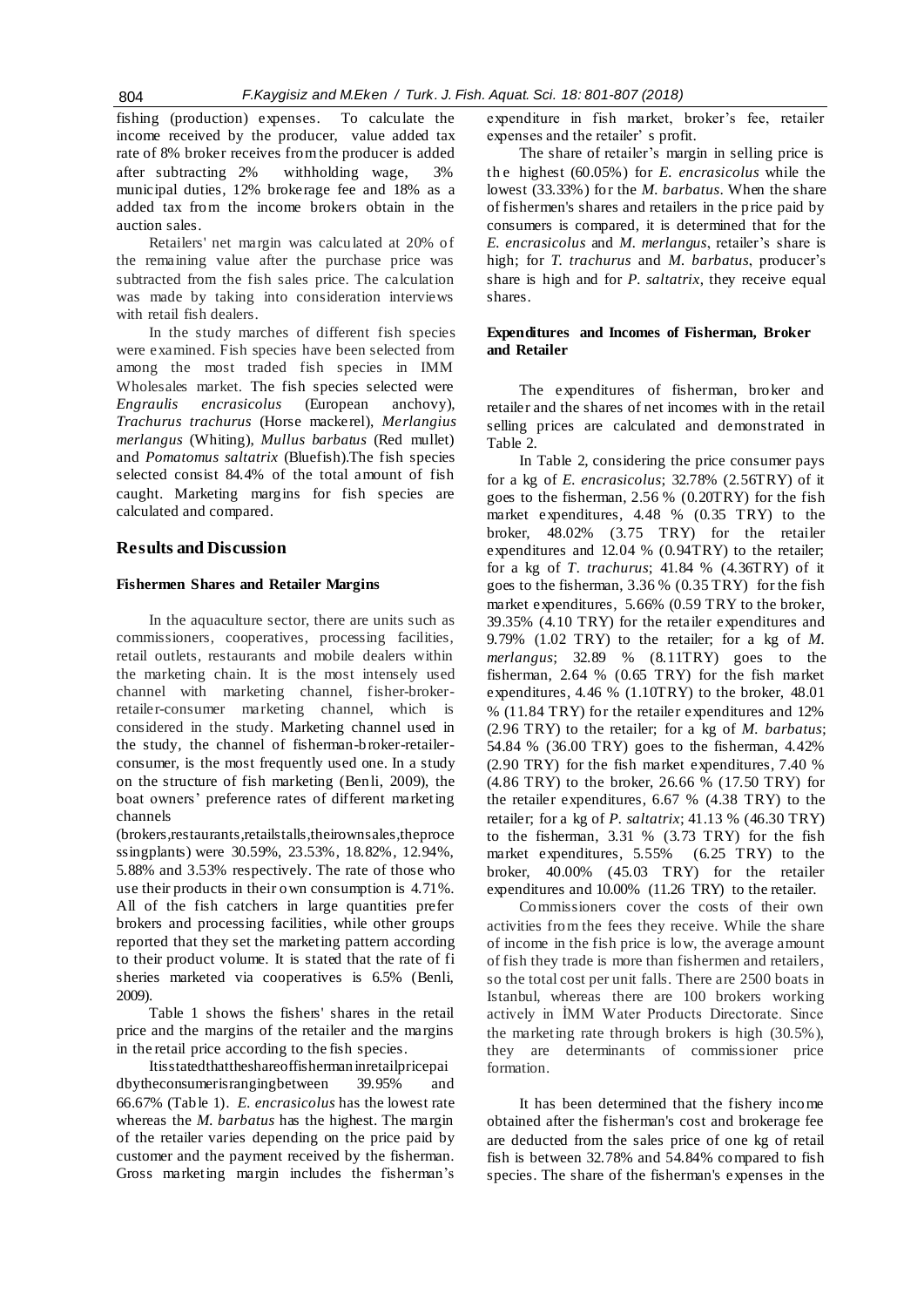| <b>Fish Species</b> | Fishermen's share |       | Retailer's margin |       | Retail price |  |
|---------------------|-------------------|-------|-------------------|-------|--------------|--|
|                     | TRY               | $\%$  | TRY               | %     | TRY          |  |
| E.encrasicolus      | 3.12              | 39.95 | 4.69              | 60.05 | 7.81         |  |
| T. trachurus        | 5.30              | 50.86 | 5.12              | 49.14 | 10.42        |  |
| M. merlangus        | 9.86              | 39.98 | 14.8              | 60.01 | 24.66        |  |
| M. barbatus         | 43.76             | 66.67 | 21.88             | 33.33 | 65.64        |  |
| P. saltatrix        | 56.29             | 50.00 | 56.29             | 50.00 | 112.57       |  |
| $*1$ USD=2.25 TRY   |                   |       |                   |       |              |  |

Table 1. Fishermen's share and retailer's margins and their shares in the retail price

**Table 2.** Incomes and expenditures acquired by fisherman, broker and retailer within the price consumer pays according to the fish species (TRY and %)

|                                      | E. encrasicolus | T. trachurus | M. merlangus | M. barbatus | P. saltatrix |
|--------------------------------------|-----------------|--------------|--------------|-------------|--------------|
| Fisherman's income                   | 2.56            | 4.36         | 8.11         | 36.00       | 46.30        |
|                                      | $(32.78)^3$     | (41.84)      | (32.89)      | (54.84)     | (41.13)      |
|                                      | 0.20            | 0.35         | 0.65         | 2.90        | 3.73         |
| Fisherman's fish market expenditures | (2.56)          | (3.36)       | (2.64)       | (4.42)      | (3.31)       |
| Auction price <sup>2</sup>           | 3.12            | 5.30         | 9.86         | 43.76       | 56.29        |
| Broker's fee                         | 0.35            | 0.59         | 1.10         | 4.86        | 6.25         |
|                                      | (4.48)          | (5.66)       | (4.46)       | (7.40)      | (5.55)       |
|                                      | 0.32            | 0.32         | 0.32         | 0.32        | 0.32         |
| Broker's expenditures                | (4.09)          | (3.07)       | (1.30)       | (0.49)      | (0.28)       |
|                                      | 0.03            | 0.27         | 0.78         | 4.54        | 5.93         |
| Broker's net income                  | (0.38)          | (2.59)       | (3.16)       | (6.91)      | (5.27)       |
| Retailers' buying price <sup>2</sup> | 3.12            | 5.30         | 9.86         | 43.76       | 56.29        |
| Retailer's expenditures              | 3.75            | 4.10         | 11.84        | 17.50       | 45.03        |
|                                      | (48.02)         | (39.35)      | (48.01)      | (26.66)     | (40.00)      |
| Retailer's selling $price2$          | 7.81            | 10.42        | 24.66        | 65.64       | 112.57       |
|                                      | 0.94            | 1.02         | 2.96         | 4.38        | 11.26        |
| Net margin of the retailer           | (12.04)         | (9.79)       | (12.00)      | (6.67)      | (10.00)      |

 $\frac{1}{1}$  The fishing (production) expenditures of the fisherman are not taken into account.

2 8% VAT included.

<sup>3</sup> Figures within the parantheses are percentages to total.

price paid by the fisherman is the lowest at 2.56%, highest at 4.42%; the share of brokerage fees is 4.46%, the highest is 7.40%; the share of retailer expenses was 26.66% at the lowest, 48.02% at the highest; the retailer net margin was the lowest at 6.67% and the highest at 12.04%. Retailers obtained the most profit per kilogram of fish from anchovy and quail fish. These are followed by lupus, horse mackerel and red mullet. In some studies, it has been reported that the share of fish in low value fish is lower (Kumar *et al*., 2008). In the study, there was no relationship between the values of the fishes and the margins.

The share of total marketing expenses in the marketing channel varies between 38.48% and 55.11%. It is seen that the share of the expenses made to deliver the water products to the consumers in Istanbul is high. Especially during the retailer's expense, the price of fish increases. The cost elements at this stage consist of rent, employee fees, electricitywater, ice, transportation, tax, shrinkage and other expenses other than product purchases. The distribution of these expenditure factors within the total cost is 11.80% rent, 45.71% worker fees, 3.49%

electricity-water, 4.00% ice, 13.29% transportation, 11.78%tax and 8.00% wastage. Besides, withholding tax, municipal duties and broker's fee from the expenditure factors fishermen made affect the income of the producer. Regulations of reducing the marketing expenditures will both increase the producer's income and help consumer purchase fish for less by affecting the fish prices.

In a study conducted in Iran in 2010 (Shai, Zeratkish, & Foroughi, 2012), it is stated that the share of the expenditures within retail fish price for trout marketing is 10.12%; in the study Sathiadhas and Kanadam conducted in Iran in 1996-1997, it is reported that the share of marketing expenditure including transportation within retail price is 6-13% (Sathiadhas and Kanadam, 2000). The study of Sathiadhas and Panikkar (1992) demonstrates that the share of the marketing expenditure within the retail fish price varies between 4% and 14%. In this study, findings are that the share of marketing expenditures is higher than the findings of other studies.

Within the price consumer pays, the share of the incomes before the reduction of the expenses fishermen made in the fish market varies between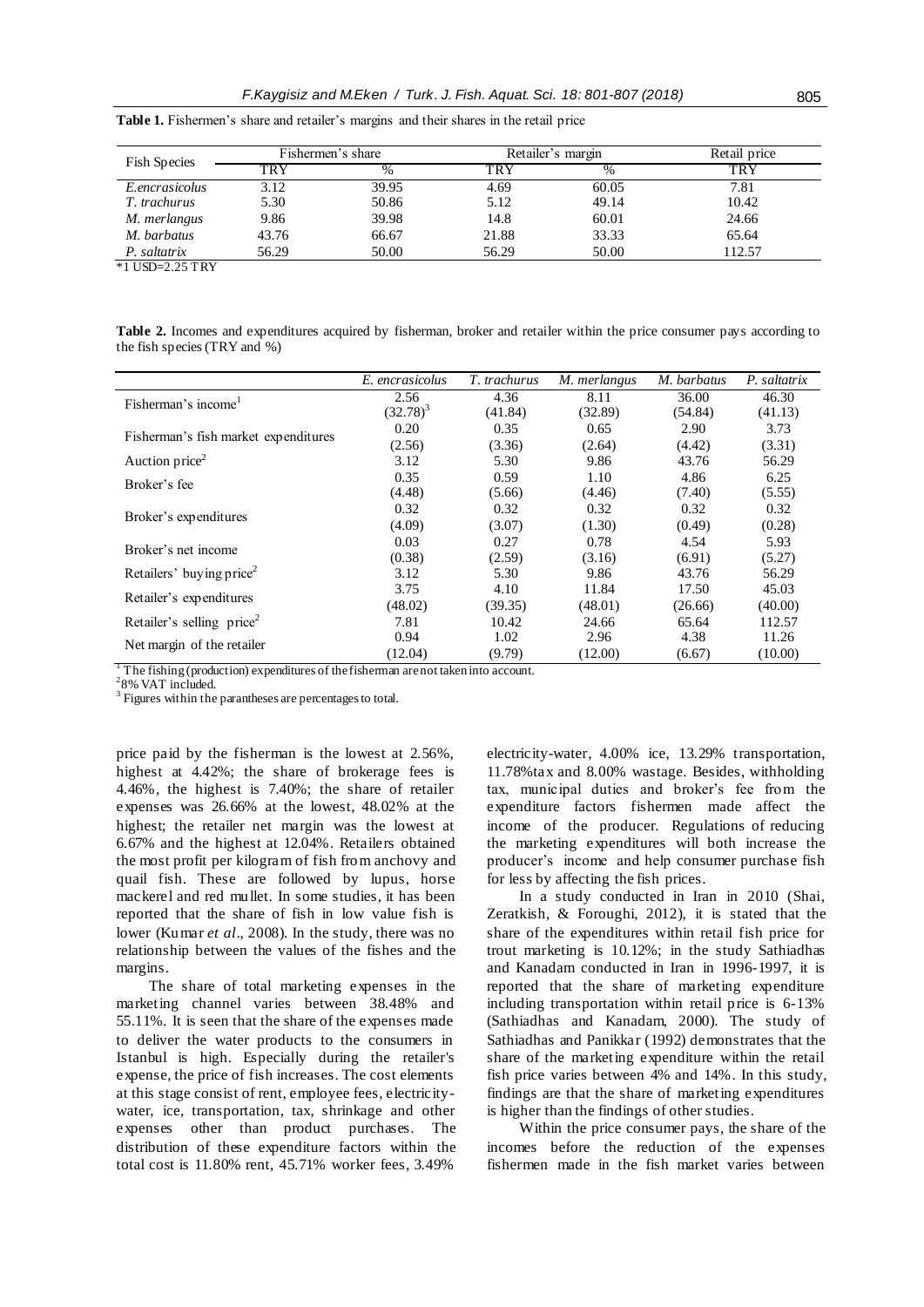39.95% and 66.67% according to the fish species. In the study conducted in Nigeria in 2008, fishermen's share within the price consumer pays is reported to be 61.62% (Ali *et al*., 2008). In the study Dağtekin (2010) conducted in Trabzon province, it is stated that fishermen's share within the retail price is 54% for *E. encrasicolus*, 60% for *T. trachurus.* In their study involving Marmara coast of Istanbul province in 2007, Güngör *et al*. (2007) reported that only 20% of the price consumers pay for the fisheries returns to the fishermen. In a study conducted in Iran in 2010 (Shai *et al*., 2012), within retail fish price, the fishermen's share is calculated to be 80%, wholesaler's 16% and retailer's 4% for trout marketing. In the studies conducted at different timesin Indian and Iranconsidering different fish species and marketing channels, it is reported that the fishermen's share is determined to be between the range of 48%-80% (Sathiadhas *et al*., 2011), 35%-80% (Aswathy & Abdussamad, 2013), 60-75% (Aswathy *et al*., 2014),34%-74% (Kumar *et al*., 2008),30%-68% (Sathiadhas & Kanadam, 2000), 40%-65% (Panikkar & Sathiadhas, 1989), 32%-72% (Sathiadhas & Panikkar, 1992) within the retail fish price.

One of the most important problems of fish marketing in Istanbul is lack of fishermen's organization. Therefore, fishermen's bargaining power is low and they have a minute amount of contribution to the price formation. Fishermen accept the price determined by the brokers. This situation limits the fishermen's revenue. Direct sales via cooperatives will be for the benefit of producer and consumer. The fact broker cuts and the rate of value added tax are high increases the marketing margins and cause the fish prices to rise.

Other problems are determined to be low subventions, difficulty in finding financing, expensive fishing equipment. In a study conducted in Istanbul (Benli, 2009), the satisfaction rate of the fishermen about marketing system is reported to be 45.65%.

A producer-oriented marketing system which works actively will be for the benefit of both the fishermen and the sector. Besides supporting the organization of fishermen, existing cooperatives must be empowered and determinant in the management. A stable environment for the producers can be provided through resource management, price formation, establishing supply demand equilibrium via cooperatives (DM, 2014).

Changing the brokerage system where fishermen become indebted while marketing their products, reducing the broker cuts, increasing the subventions, reducing the value added tax applied to fisheries are measures that will reduce the fishermen's expenditures. The economic activity in the sector will be recorded by reducing the value added tax, and this situation will affect national economy positively by causing increase in traceability and tax revenues.

## **Conclusion**

Even though the product does not undergo a long process in fish marketing in Istanbul province until it reaches to the consumer, it is observed that the fishermen's share is low. Insufficient marketing service activity causes the market to be nontransparent. Increasing the rate of fisheries marketed via cooperatives can make marketing channels more active in Istanbul. To prevent low prices during auctions and reduce the marketing expenditures, the fishermen must sell their products via cooperative. Fishermen can provide their requirements such as material, obtaining loan, cold chain plant, packaging via cooperatives and become economically strong. Fishermen must be encouraged to become a cooperative in the production and marketing field and the cooperatives must be supported.

## **Acknowledgement**

We would like to thank all the fishermen, brokers and retail fish mongers we interviewed for their great contributions to our study.

#### **References**

- Abassian, M., Karim, M.H., Esmaeili, M., & Ebrahimzadeh, H. (2012). The Economic Analysis of Marketing Margin of Mazafati Date: A Case Study of Sistan and Blouchestan-Iran. *International Journal of Agriculture and Crop Sciences, 4*(7), 390-397.
- Akyol, O., Ceyhan, T., & Ünal, V. (2006). Fishery Cooperatives and Societies of Marmara Region and their Roles in Bluefish Fishery. *Ege University Journal of Fisheries and Aquatic Sciences*, *23*(3-4), 379-383.
- Ali, E.A., Gaya, H.I.M., & Jampada, T.N. (2008). Economic Analysis of Fresh Fish Marketing in Maiduguri Gamboru Market and Kachallari Alau Dam Landing Site of Northeastern, Nigeria. *Journal Of Agriculture and Social Sciences*, *4*(1), 23–6.
- Aswathy, N.,& Abdussamad, E.M. (2013). Price Behaviour and Marketing Efficiency of Marine Fish in Tuticorin, Tamil Nadu. *Journal of Fisheries Economics and Development*, *13*(2), 29-35.
- Aswathy, N., Narayanakumar, R., & Harshan, N.K. (2014). Marketing Cost, Margins and Efficiency of Domestic Marine Fish Marketing in Kerala. *Indian Journal of Fisheries*, *61*(2), 97-102.
- Benli, K. (2009). *Socio-economic structure and seafood marketing of Istanbul city. Marmara Sea costline fishing* (MSc Thesis). Namık Kemal University, Tekirdağ, Turkey.
- Bozyiğit, S., & Doğan, G.K. (2015). The Marketing Problems of Natural and Organic Product Producers in Turkey: An Exploratory Study. *Afyon Kocatepe University Journal of Economics and Administrative Sciences, 17*(2), 33-47. http://dx.doi.org/10.5578/jeas.10297
- Ceyhan, V., & Gene, H. (2014). Productive Efficiency of Commercial Fishing: Evidence from the Samsun Province of Black Sea, Turkey. *Turkish Journal of Fisheries and Aquatic Sciences*, *14*, 309-320.
- http://dx.doi.org/10.4194/1303-2712-v14\_2\_02 Çeliker, S.A., Dönmez, D., Gül, U., Demir, A., Genç, Y.,